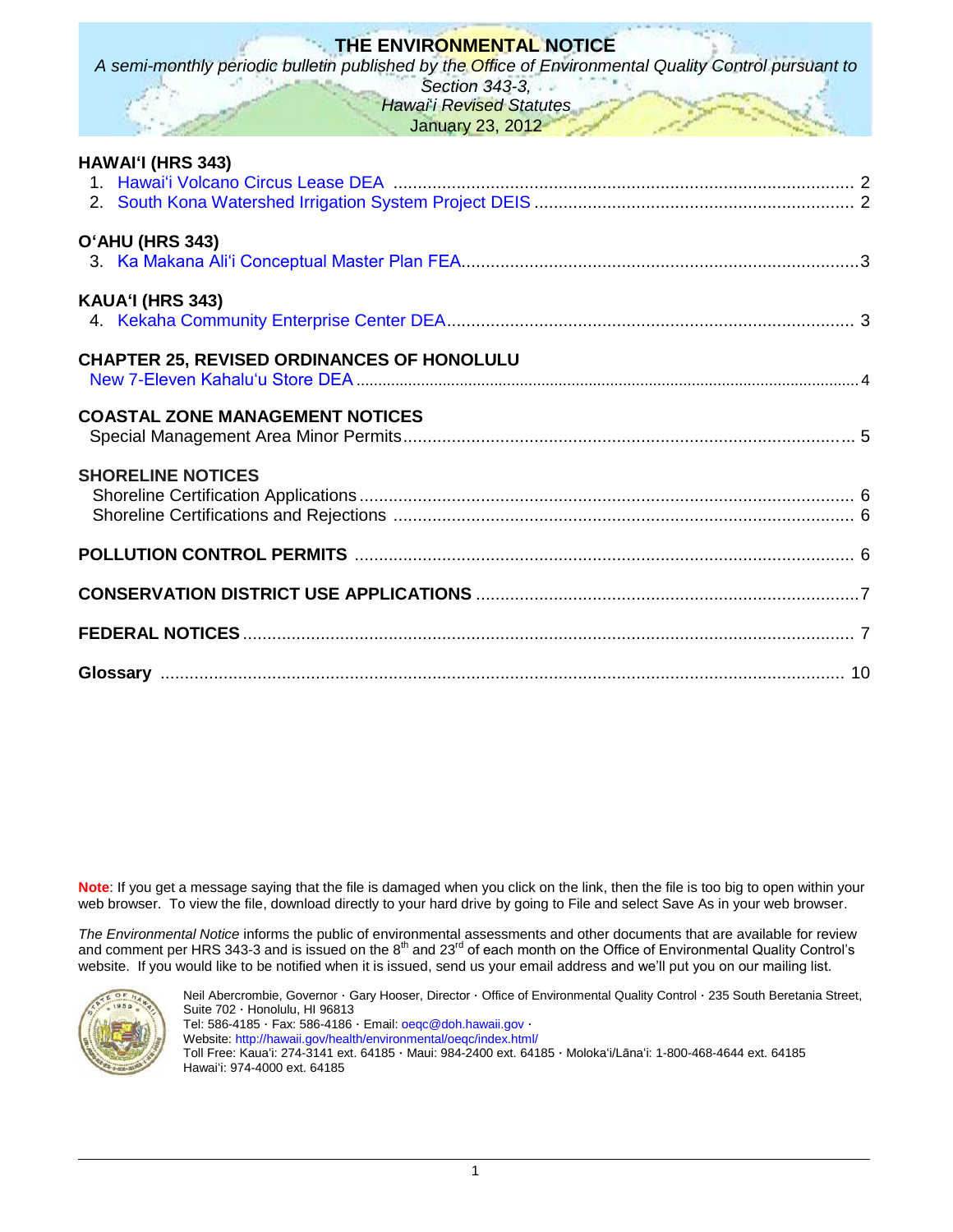# **HAWAIʻI (HRS 343)**

### **1. [Hawaii's Volcano Circus Draft EA](http://oeqc.doh.hawaii.gov/Shared%20Documents/EA_and_EIS_Online_Library/Hawaii/2010s/2012-01-23-DEA-Hawaii-Volcano-Circus-Lease-For-Educational-Purposes.pdf)**

| Island:                       | Hawaiʻi                                                                                                                                                          | MAUNA KEA                                 |
|-------------------------------|------------------------------------------------------------------------------------------------------------------------------------------------------------------|-------------------------------------------|
| District:<br>TMK:             | Puna<br>(3)1-2-009:015                                                                                                                                           | <b>HAWAII</b>                             |
| <b>Permits:</b>               | DEA-FONSI; County Special Permit, Grading/Grubbing and<br><b>Building</b>                                                                                        | <b>Aziakekus</b><br>BAY<br><b>KILAUEA</b> |
| <b>Applicant:</b>             | Hawai'i Volcano Circus and the Village Green Society, RR2<br>Box 4524, Pahoa, Hawai'i 96778. Contact: Graham Ellis<br>(808) 965-6595                             | Pahala<br>Natalah                         |
| <b>Approving</b>              |                                                                                                                                                                  | Proje                                     |
| Agency:                       | Department of Land and Natural Resources, Post Office Box 621, Honolulu, Hawai'i<br>96809. Contact: Gordon Heit, (808) 974-6203                                  |                                           |
| <b>Consultant:</b><br>Status: | Ted Hong, Esq., P.O. Box 4217, Hilo, Hawai'i 96720. Contact: (808) 933-1919<br>Anticinated Finding of No Significant Impact - 30-day comment period begins: comm |                                           |



**Consultant:** Ted Hong, Esq., P.O. Box 4217, Hilo, Hawaiʻi 96720. Contact: (808) 933-1919 ated Finding of No Significant Impact. 30-day comment period begins; comments are due on February 22, 2012. Send comments to the Applicant and the Consultant Hawaii's Volcano Circus ("HVC") and the Village Green Society proposes a direct lease with the

State of Hawaiʻi Department of Land and Natural Resources for a parcel identified as Tax Map Key (3)1- 2-009:015, hereinafter ("Property") which consists of 59.59 acres located within the Kehena-Keauohana-Keokea Homesteads in the Puna District, Island of Hawaiʻi. HVC would like to facilitate efforts to build and strengthen community connections and empower individuals with culture, education, vocational training and performance within the arts in the underserviced lower Puna District. The proposed action will have little direct, indirect, secondary and cumulative impacts as the project area will utilize approximately 4 acres which is currently aʻa lava and the remainder will be left undisturbed and protected to develop as a lowland ohia rainforest.

### **2. [South Kona Watershed Irrigation System Project](http://oeqc.doh.hawaii.gov/Shared%20Documents/EA_and_EIS_Online_Library/Hawaii/2010s/2012-01-23-DEIS-South-Kona-Watershed-Irrigation-System-Project.pdf) Draft EIS**

| Island:<br><b>District:</b><br>TMK:<br><b>Permits:</b>                        | Hawai'i<br>South Kona<br>Zone 9, Section 8 and 9, various TMKs<br>Conservation District Use Permit; NPDES permit; Noise<br>permit for construction-related activities that exceed State<br>maximum permissible sound levels; Air permit; Groundwater<br>use permit; Well construction/pump installation permits for<br>each well; Well completion report for each well; AIS,<br>Archaeological Mitigation Plan, and Archaeological<br>Monitoring Plan; Use and Occupancy Agreement for State Highways right-of-way;<br>Construction plan review for work within the State Highways right-of-way; Grading Permit,<br>Grading, Excavation, and Stockpiling Permits | Project Area |
|-------------------------------------------------------------------------------|------------------------------------------------------------------------------------------------------------------------------------------------------------------------------------------------------------------------------------------------------------------------------------------------------------------------------------------------------------------------------------------------------------------------------------------------------------------------------------------------------------------------------------------------------------------------------------------------------------------------------------------------------------------|--------------|
| <b>Proposing</b><br>Agency:                                                   | State of Hawai'i Department of Agriculture, 1428 South King Street, Honolulu, HI 96814-<br>2512. Contact: Mr. Brian Kau, P.E., (808) 973-9473                                                                                                                                                                                                                                                                                                                                                                                                                                                                                                                    |              |
| <b>Accepting</b><br><b>Authority:</b><br><b>Consultant:</b><br><b>Status:</b> | Governor, State of Hawai'i, c/o Department of Agriculture, 1428 South King Street,<br>Honolulu, HI 96814-2512. Contact: Mr. Brian Kau, P.E., (808) 973-9473<br>Belt Collins Hawaii Ltd., 2153 North King Street, Honolulu, HI 96819-4554. Contact: Ms.<br>Lesley Matsumoto, (808) 521-5361<br>The statutory 45-day comment period begins; comments are due on March 8, 2012. Send<br>comments to the Proposing Agency and the Consultant                                                                                                                                                                                                                         |              |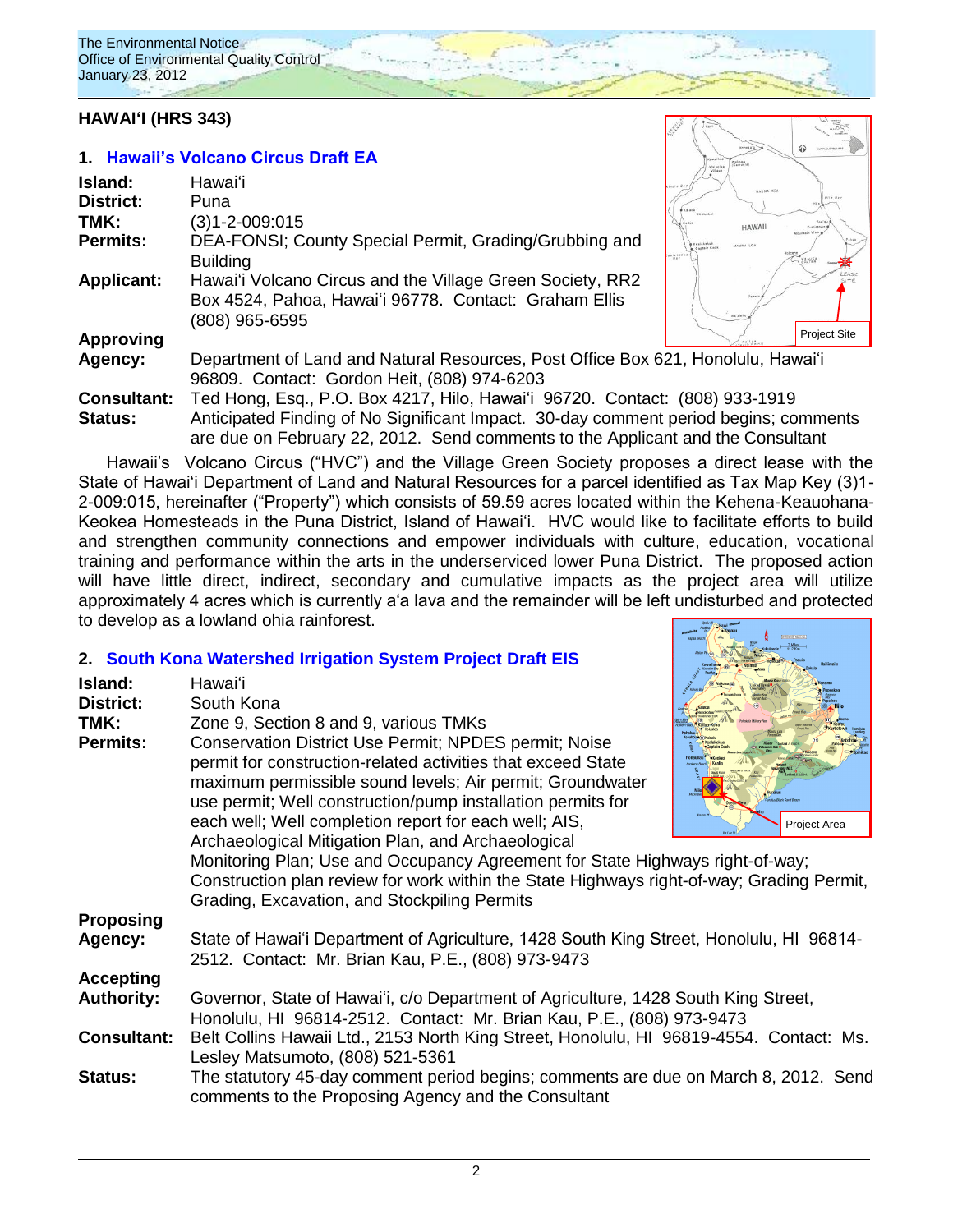The Environmental Notice Office of Environmental Quality Control January 23, 2012

The purpose of the South Kona Watershed Irrigation System is to provide a stable, adequate, and affordable supply of supplemental irrigation water to farms in the Honomalino/Kapu'a area of the South Kona district of the County of Hawai'i to alleviate drought-related irrigation water shortages. Based on the findings in this EIS, there would be no significant adverse impacts from the Proposed Action, considering direct, indirect, and cumulative impacts. Beneficial socio-economic impacts are anticipated as benefits to farmers are anticipated without encouraging development and significant changes to existing rural lifestyle, land values, and property taxes.

Based on the studies in this DEIS, no significant impacts on cultural resources or biological resources would occur with avoidance or other mitigation measure to be developed in required consultations. The NRCS will initiate consultation under Section 106 of the National Historic Preservation Act (NHPA) and as applicable (by species) under Section 7 of the Endangered Species Act (ESA) when funding for project implementation becomes available.

## **OʻAHU (HRS 343)**

### **3. [Ka Makana Aliʻi Conceptual Master Plan Final EA \(FONSI\)](http://oeqc.doh.hawaii.gov/Shared%20Documents/EA_and_EIS_Online_Library/Oahu/2010s/2012-01-23-FEA-Ka-Makana-Alii.pdf)**

| Island:                                | Oʻahu                                                                                                                     |
|----------------------------------------|---------------------------------------------------------------------------------------------------------------------------|
| <b>District:</b>                       | 'Ewa                                                                                                                      |
| TMK:                                   | 9-1-016:142                                                                                                               |
| <b>Permits:</b>                        | State Land Use Commission approval, building permits,<br>grading permits, NPDES permit, and construction noise<br>permits |
| Due is a a lis si (Data una lis atlant |                                                                                                                           |



### **Proposing/Determination**

**Agency:** Department of Hawaiian Home Lands, 91-5420 Kapolei Parkway, P.O. Box 1879, Honolulu, Hawaiʻi 96805.

Contact: Linda Chinn, (808) 620-9451

- **Consultant:** Lee Sichter LLC, 45024 Malulani Street #1, Kaneʻohe, Hawaiʻi 96744. Contact: Lee Sichter, (808) 382-3836
- **Status:** This Final EA and Finding of No Significant Impact (FONSI) determination is being republished at the request of the Proposing Agency because of a discrepancy in the last issue of The Environmental Notice

The Ka Makana Aliʻi project is a regional mixed use center proposed to be developed by Hawaiʻi DeBartolo LLC on a 67-acre property in East Kapolei, in the district of ʻEwa within the City and County of Honolulu. The subject property is owned by the Department of Hawaiian Home Lands and is in the process of being leased to Hawaii DeBartolo LLC.

The proposed development will total approximately 1,400,000 square feet of leasable area including a variety of uses such as commercial office space (approximately 217,000 square feet), two or more large retail anchors as well as smaller, boutique stores, a cinema, a gym, two hotels (250 rooms each), numerous restaurants and other eating establishments, and entertainment facilities. These uses are centered on a large urban court/promenade that ties the project together. Pedestrian paths link the uses and provide connectivity to and from the hotel and office space. In addition to the approximately 2,671 parking spaces to be provided at grade, Ka Makana Aliʻi will offer approximately 1,826 parking spaces in an underground lot.

### **KAUAʻI (HRS 343)**

**4. Kekaha Community Enterprise Center Draft EA**

| Island:   | Kauaʻi               |
|-----------|----------------------|
| District: | Waimea               |
| TMK:      | $(4)1 - 2 - 017:051$ |

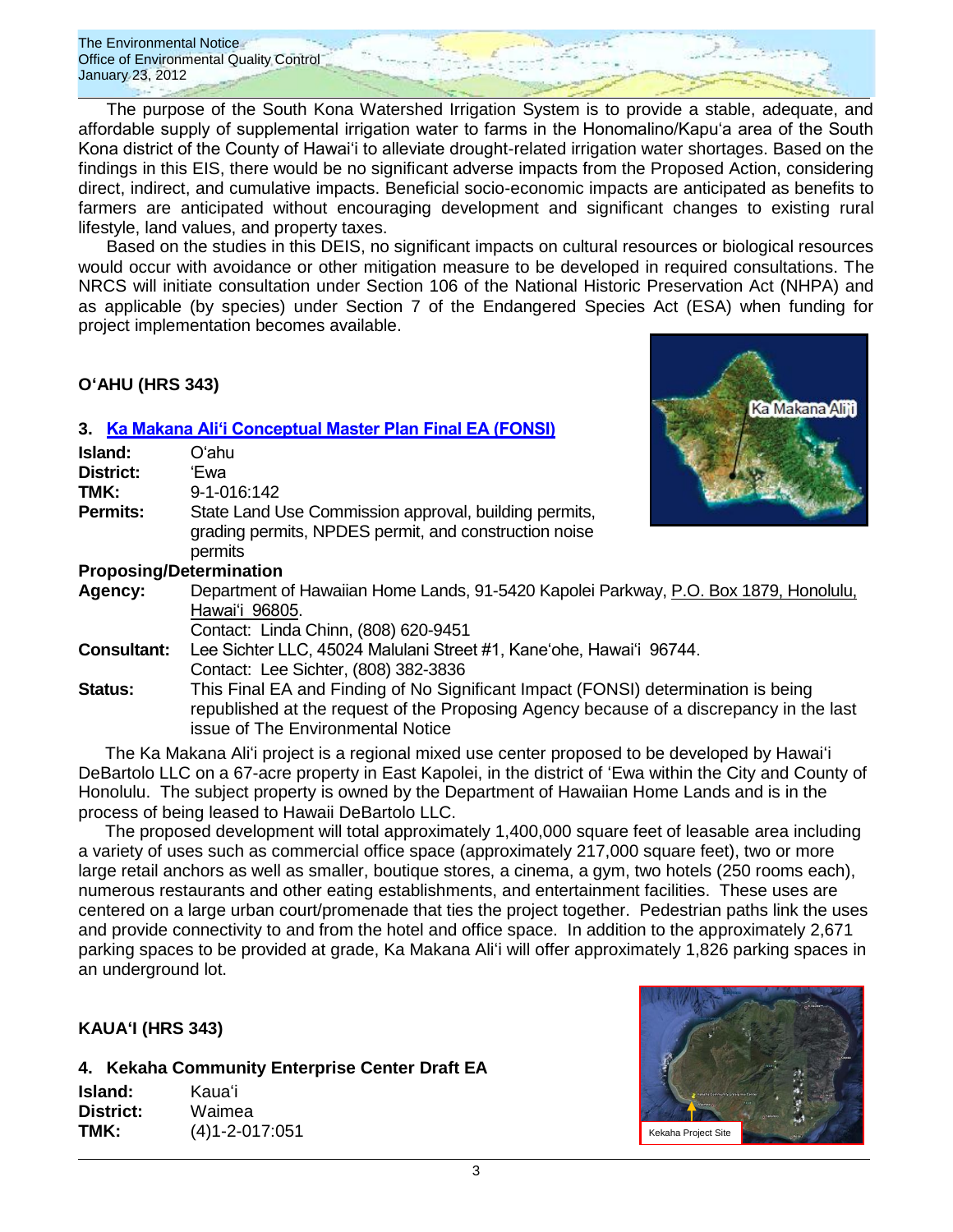| The Environmental Notice<br>Office of Environmental Quality Control |  |  |
|---------------------------------------------------------------------|--|--|
| January 23, 2012                                                    |  |  |
| $D = 1$<br><b>N</b>                                                 |  |  |

| <b>Permits:</b>    | None.                                                                                |
|--------------------|--------------------------------------------------------------------------------------|
| <b>Applicant:</b>  | Council For Native Hawaiian Advancement, 1050 Queen Street, Suite 200, Honolulu,     |
|                    | Hawai'i 96814. Contact: Lilia Kapuniai, (808) 596-8155                               |
| Approving          |                                                                                      |
| Agency:            | Department of Hawaiian Home Lands, 91-5420 Kapolei Parkway, Kapolei, HI 96707.       |
|                    | Contact: Linda Chinn, Administrator (808) 620-9500                                   |
| <b>Consultant:</b> | North Shore Consultants, P.O. Box 790, Haleiwa, Hawai'i 96712. Contact: David        |
|                    | Robichaux, (808) 368-5352                                                            |
| <b>Status:</b>     | Anticipated Finding of No Significant Impact. 30-day comment period begins; comments |
|                    | are due on February 22, 2012. Send comments to the Applicant and the Consultant.     |

The Kekaha Community Enterprise Center will be a roughly 2000 square foot, single story, wood structure built in the general style of the houses in the same subdivision. It will be used to provide social and community services to the Department of Hawaiian Home Lands beneficiaries, and also be available for community events and gatherings. Direct impacts include minor noise and dust during the construction period. These will be mitigated through best management practices. No negative indirect, secondary or cumulative impacts have been identified. Anticipated positive impacts include increased capacity and opportunities for community members. A finding of no significant impacts is expected pending receipt of comments from agencies and interested parties.

# **CHAPTER 25, REVISED ORDINANCES OF HONOLULU**

The special management area is the land extending inland from the shoreline, as established in Chapter 25, Revised Ordinances of Honolulu, and delineated on the maps established by the council and filed with the council and agency pursuant to HRS Section 205A-23. The public can obtain a copy of the document by contacting the project Consultant or the Applicant listed below.

Oahu

# **[New 7-Eleven Kahaluʻu Store](http://oeqc.doh.hawaii.gov/Shared%20Documents/EA_and_EIS_Online_Library/Non-343-EA-EIS-Documents(SMA)/2012-01-23-Ch25-SMA-DEA-7-11-Kahaluu-Store.pdf) Draft EA**

| Island:            | Oʻahu                                                                                   | <b>Project Location</b> |
|--------------------|-----------------------------------------------------------------------------------------|-------------------------|
| <b>District:</b>   | Ko'olaupoko                                                                             |                         |
| TMK:               | 4-7-011:006                                                                             |                         |
| Permits:           | Special Management Area (SMA) Permit-Major;                                             | Kanello Pois            |
|                    | Grubbing, Grading, and Stockpiling; Building Permit for                                 |                         |
|                    | Building, Electrical, plumbing, sidewalk/Driveway and                                   | Honolulu                |
|                    | Demolition, Variance from Pollution Controls                                            |                         |
| <b>Applicant:</b>  | 7-Eleven Hawaii, Inc., 1755 Nu'uanu Avenue, Honolulu,                                   |                         |
|                    | Hawai'i 96817. Contact: Mr. Chuck Jones, (808) 447-7216                                 |                         |
| <b>Approving</b>   |                                                                                         |                         |
| Agency:            | Department of Planning and Permitting, City and County of Honolulu, 650 South King      |                         |
|                    | Street, Honolulu, Hawai'i 96813. Contact: Malynne Simeon, (808) 768-8023                |                         |
| <b>Consultant:</b> | Gerald Park Urban Planner, 95-595 Kaname'e Street, #324, Mililani, Hawai'i 96789, (808) |                         |
|                    | 625-9626                                                                                |                         |
| <b>Status:</b>     | Anticipated Finding of No Significant Impact. 30-day comment period begins; comments    |                         |
|                    | are due on February 22, 2012. Send comments to the Applicant and the Consultant.        |                         |

7-Eleven Hawaii Inc. proposes to demolish an existing 7-Eleven convenience store in Kahaluu and build a new store in its place. A 2,400-square-foot structure will replace the existing store. The onestory building will be 16 feet in height. No change in the number of driveways (two) and their location is proposed. Eleven standard and two van accessible Americans with Disabilities Act (ADA) parking stalls will be provided. 7-Eleven is not proposing to relocate or replace the existing fuel dispensers, canopies, and underground fuel tanks.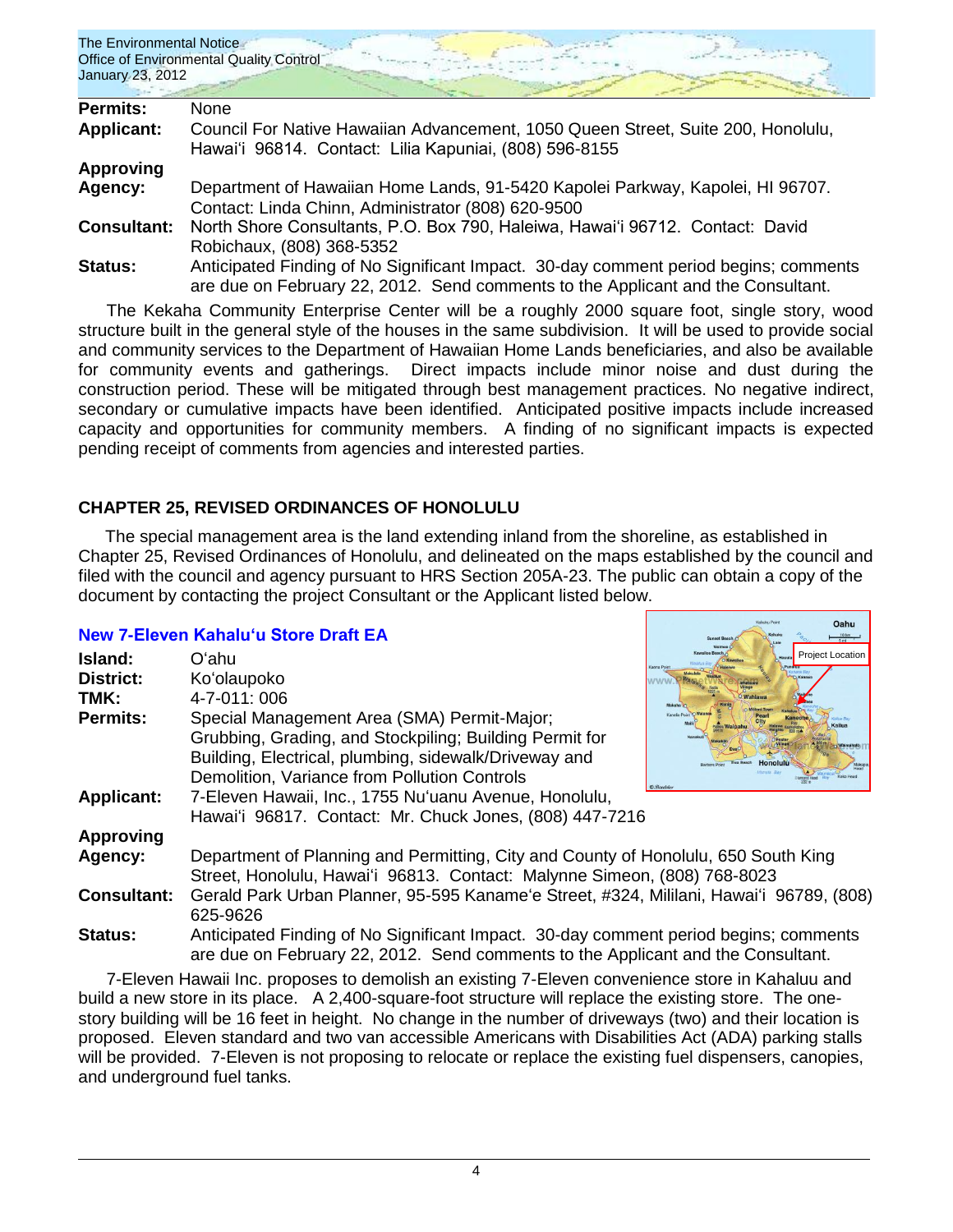

The cost of the proposed improvements is estimated at \$0.920 million and will be funded by the Applicant. Construction will commence after all approvals and permits are received. A four month construction period is projected including demolition.

The improvements are not anticipated to adversely affect special management area resources in the short-term (during construction). The proposed improvements require the approval of a Major SMA Use Permit by the Honolulu City Council.

Potential impacts on air quality, noise, and erosion during construction can be mitigated by adhering to existing public health regulations and Best Management Practices associated with site work. The project is not proposed near the shoreline; thus, there should be no impact on shoreline access, recreational resources, beach protection, and marine resources. There are no historical resources, coastal ecosystems, and scenic and open space resources to be affected. The site is located outside the 500 year flood plain and not prone to flooding.

### **COASTAL ZONE MANAGEMENT NOTICES**

### **Special Management Area (SMA) Minor Permits**

The SMA Minor permits below have been approved or are pending approval (HRS 205A-30). For more information, contact the county/state Planning Department. Honolulu (768-8014); Hawaiʻi (961-8288); Kauaʻi (241-6677); Maui (270-7735); Kakaʻako or Kalaeloa Community Development District (587-2841).

| <b>Location (TMK)</b>              | <b>Description (File No.)</b>                                                                                                       | <b>Applicant/Agent</b>            |  |  |
|------------------------------------|-------------------------------------------------------------------------------------------------------------------------------------|-----------------------------------|--|--|
| Hawai'i: Puna (1-4-068: 053)       | Removal of Rock to Enlarge Pond on Property (SMM 11-<br><b>200</b>                                                                  | Mark Rodrigues                    |  |  |
| Kaua'i: (3-7-003: 015)             | Install Four New Panel Antennas, Six Small Remote Radio<br>Units, One Equipment Cabinet and One Purcell Cabinet<br>(SMA(M)-2012-11) | New Cingular Wireless PCS LLC     |  |  |
| Kaua'i: (2-1-001: 051)             | Solar Photovoltaic Farm (SMA(M)-2012-12)                                                                                            | McBryde Resources, Inc.           |  |  |
| Kaua'i: (5-9-005: 029)             | Replace Existing Chain-link Fencing (SMA(M)-2012-13)                                                                                | <b>Browning Family Trust</b>      |  |  |
| Kaua'i: (4-9-013: 002)             | After-the-Fact: Construction of Two Bridges crossing<br>Moloa'a Stream (SMA(M)-2012-14)                                             | Stoer, Roland & Shroeder, Susanne |  |  |
| Kaua'i: (5-4-004: 001)             | Grubbing Approximately 22,000 Square Feet. Removal of<br>Hau & Buffalo Grass, Replanting with Various Trees<br>(SMA(M)-2012-15)     | Hamilton, Laird                   |  |  |
| Kaua'i: (5-5-010: 079)             | Operation of Interim Mobile Food Trailer (SMA(M)-2012-16)                                                                           | Halelea Investment Company        |  |  |
| Maui: Lahaina (4-6-029: 022)       | Remove and Rebuild Existing Shed (SM2 20110126)                                                                                     | James & Diane Bailey              |  |  |
| Maui: (3-8-002: 025)               | Dune Area Restoration (SM2 20110127)                                                                                                | Arapahoe Financial Plaza LLC      |  |  |
| Maui: Lahaina (4-3-009: 005)       | Landscape Enhancement (SM2 20120001)                                                                                                | Edward P. Gramit, Jr.             |  |  |
| O'ahu: Diamond Head (3-1-031: 001) | Upgrade and Modification to Existing Utility Installation,<br>Type A (2011/SMA-56)                                                  | AT&T Mobility/RealCom Associates  |  |  |

### SPECIAL MANAGEMENT AREA (SMA) MINOR PERMITS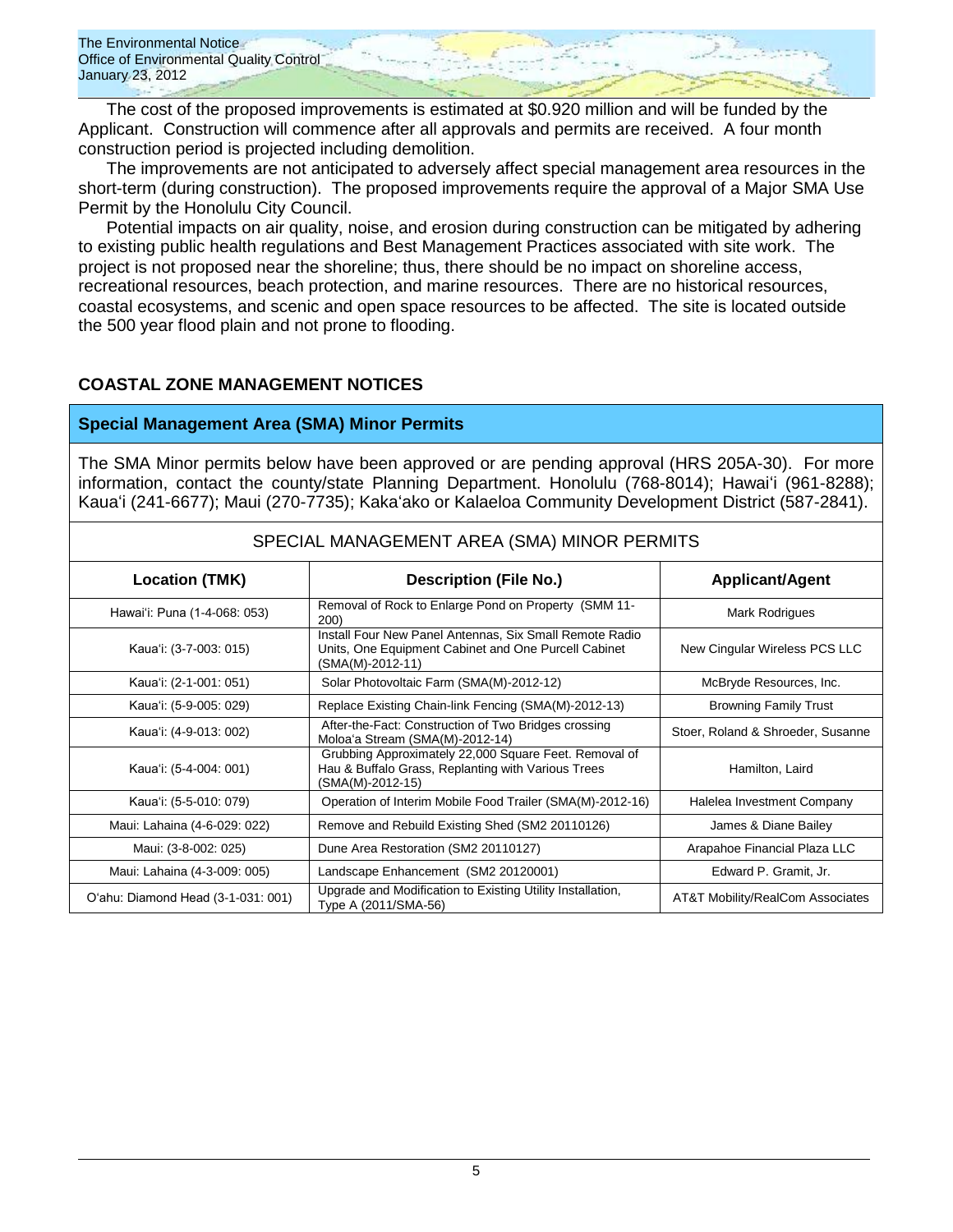# **SHORELINE NOTICES**

## **Shoreline Certification Applications**

The shoreline certification applications on the following page are available for review at the DLNR Offices on Kauaʻi, Hawaiʻi, Maui, and Honolulu, 1151 Punchbowl Street, Room 220 (HRS 205A-42 and HAR 13- 222-12). All comments shall be submitted in writing to the State Land Surveyor, 1151 Punchbowl Street, Room 210, Honolulu, HI 96813 and postmarked no later than 15 calendar days from the date of the public notice of the application. For more information, call Ian Hirokawa at 587-0420.

| File No. | Date     | Location                                                                                                                                                                                                                                                                                                              | <b>Applicant/Owner</b>                                             | тмк         |
|----------|----------|-----------------------------------------------------------------------------------------------------------------------------------------------------------------------------------------------------------------------------------------------------------------------------------------------------------------------|--------------------------------------------------------------------|-------------|
| MA-496   | 12/29/11 | Hololani Condominium Lot 1-A of Bechert Estate<br>Subdivision being a portion of Lot 1 of Bechert Estate<br>Subdivision and a portion of Grant 1166 to D. Baldwin, J.F.<br>Poque and S.E. Bishop situate at Kahananui, Lahaina, Maui<br>Address: 4401 Lower Honoapi'ilani Road<br>Purpose: Shoreline setback purposes | Valera. Inc./ Hololani AOAO                                        | 4-3-010:009 |
| MA-497   | 1/10/12  | Lot 102 as shown on Land Court Application 1804 (Map 28)<br>situate at Honuaula, Maui<br>Address: 3900 Wailea Alanui Drive<br>Purpose: Permitting purposes                                                                                                                                                            | Towill, Shigeoka &<br>Associates, Inc./ 3900 WA<br>Associates, LLC | 2-1-023:007 |

## **Shoreline Certifications and Rejections**

The shoreline notices below have been proposed for certification or rejection by DLNR (HRS 205A-42 and HAR 13-222-26). Any person or agency who wants to appeal shall file a notice of appeal in writing with DLNR no later than 20 calendar days from the date of this public notice. Send the appeal to the Board of Land and Natural Resource, 1151 Punchbowl Street, Room 220, Honolulu, HI 96813.

| File No.      | <b>Proposed/Rejected</b>                   | Location                                                                                                                                                                                                                                                                          | <b>Applicant/Owner</b>                                                                | тмк         |
|---------------|--------------------------------------------|-----------------------------------------------------------------------------------------------------------------------------------------------------------------------------------------------------------------------------------------------------------------------------------|---------------------------------------------------------------------------------------|-------------|
| HA-440        | Proposed Shoreline<br>Certification        | Kapa'a Park (Executive Order 1542) being a<br>portion of government land of Kapa'a situate at<br>Kapa'a, North Kohala, Island of Hawai'i<br>Address: 56-106 Kapa'a Park Road<br>Purpose: Determine shoreline setback for park<br>improvements and renovations                     | Hilo Engineering, Inc./<br>County of Hawai'i<br>Department of Parks<br>and Recreation | 5-6-001:060 |
| <b>HA-441</b> | <b>Proposed Shoreline</b><br>Certification | Mahukona Beach Park (Executive Order 4344)<br>being a portion of Grant 1992 to Henry<br>Christiansen situate at Kaoma, North Kohala,<br>Island of Hawai'i<br>Address: 57-2000 Mahukona Park Road<br>Purpose: Determine shoreline setback for park<br>improvements and renovations | Hilo Engineering, Inc./<br>County of Hawai'i<br>Department of Parks<br>and Recreation | 5-7-003:013 |

# **POLLUTION CONTROL PERMITS**

Below are some pollution control permits before the State Department of Health (HRS 342B and HAR 11-60.1). For more information, contact the number given.

| <b>Branch</b>           | Applicant and                  | Project                        | Date       | Proposed                  |
|-------------------------|--------------------------------|--------------------------------|------------|---------------------------|
| Permit Type             | <b>Permit Number</b>           | Location                       |            | Use                       |
| Clean Air Branch,       | TRI-L Construction. Inc.       | Located at:                    | Issued:    | 231.5 TPH Stone Quarrying |
| 586-4200, Covered       | Minor Modification No. 0381-05 | Various Temporary Sites, State | 12/28/2011 | and Processing Plant and  |
| Source Permit           | CSP No. 0381-02-CT             | of Hawai'i                     |            | Portable Screening Plant  |
| Clean Air Branch,       | C.J. Peterson Services, Inc.   | Located at:                    | Issued:    | 400 TPH Mobile Screen     |
| 586-4200. - Non-Covered | <b>Application Renewal</b>     | Various Temporary Sites, State | 12/28/11   |                           |
| Source Permit           | No. 0483-03                    | of Hawai'i                     |            |                           |
|                         | NSP No. 0483-01-NT             |                                |            |                           |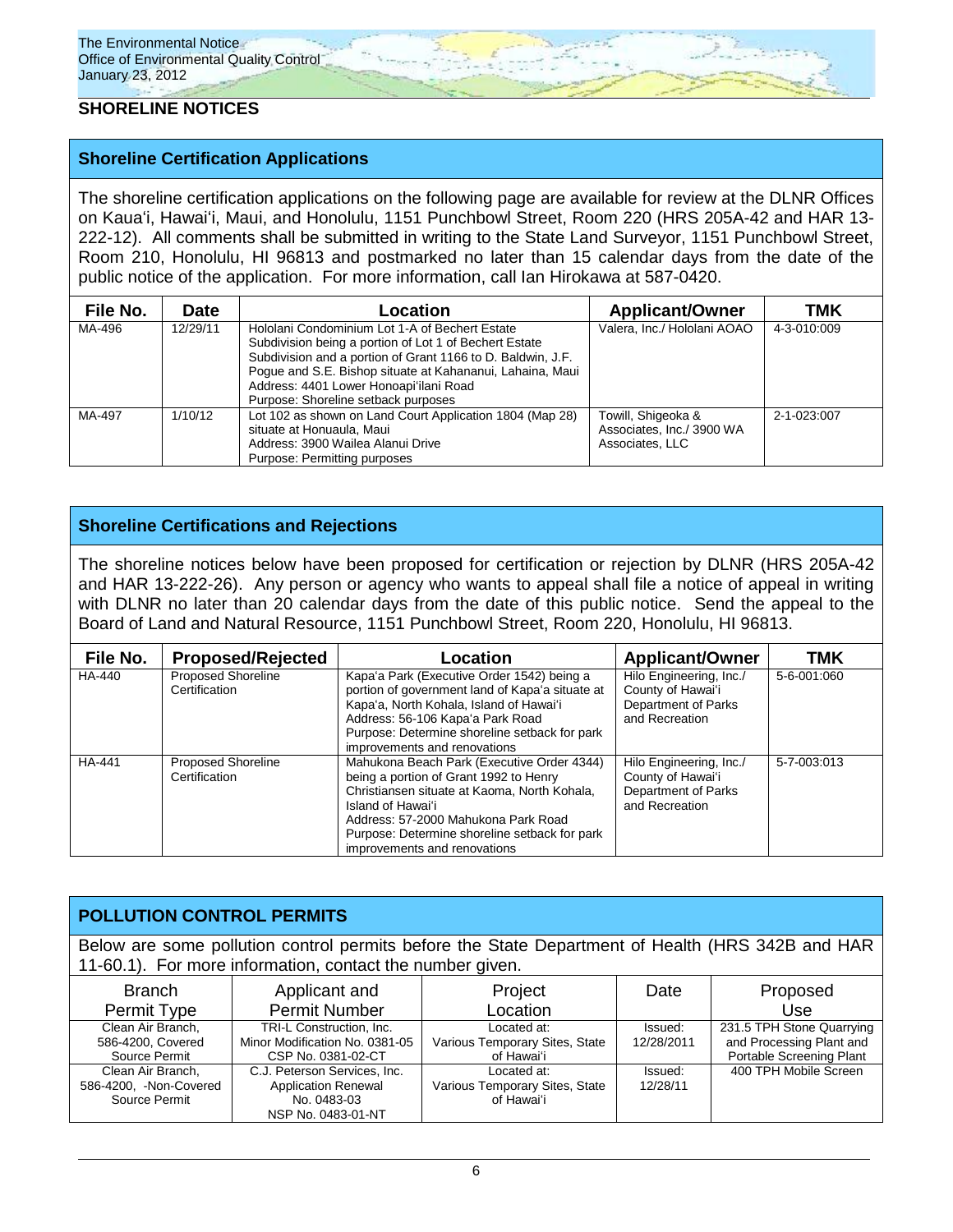| The Environmental Notice<br>Office of Environmental Quality Control<br>January 23, 2012 |                                                                                               |                                                             |                     |                                  |  |
|-----------------------------------------------------------------------------------------|-----------------------------------------------------------------------------------------------|-------------------------------------------------------------|---------------------|----------------------------------|--|
| Clean Air Branch,<br>586-4200, Non-Covered                                              | Hawaiian Research, Ltd.<br><b>Application Renewal</b>                                         | Located at:<br>Kawailoa Drive, Haleiwa, O'ahu               | Issued:<br>12/30/11 | <b>Grain Processing Facility</b> |  |
| Source Permit                                                                           | No. 0469-10                                                                                   |                                                             |                     |                                  |  |
|                                                                                         | NSP No. 0469-01-N                                                                             |                                                             |                     |                                  |  |
| Clean Air Branch,<br>586-4200, Non-Covered<br>Source Permit                             | Valley Equipment, Inc.<br>Application for Initial Permit<br>No. 0749-01<br>NSP No. 0749-01-NT | Located at:<br>Various Temporary Sites, State<br>of Hawai'i | Issued:<br>12/30/11 | 605 TPH Mobile Screen            |  |

# **CONSERVATION DISTRICT USE APPLICATION**

Persons interested in commenting on the Conservation District Use Application below or interested in receiving notification of determinations on Conservation District Use Applications must submit comments and requests to the Department of Land and Natural Resources. Notification requests must include the following information: 1) Name and address of the requestor; 2) The application for which the requestor would like to receive notice of determination; and 3) The date the notice was initially published in the Environmental Notice. Send comments and requests to: Department of Land and Natural Resources, Office of Conservation and Coastal Lands, P.O. Box 621, Honolulu, HI 96809. DLNR will make every effort to notify those interested in the subject CDUAs. However, DLNR is not obligated to notify any person not strictly complying with the above requirements. For more information, please contact the Office of Conservation and Coastal Lands (OCCL) staff listed.

| <b>PROJECT:</b>             |                                                                                       |
|-----------------------------|---------------------------------------------------------------------------------------|
| File No.:                   | CDUA OA-3616                                                                          |
| <b>Applicant:</b>           | Hawai'i Pacific University                                                            |
| Location:                   | Kane'ohe, Island of O'ahu                                                             |
| TMK:                        | $(1)$ 4-5-036:0034; 4-5-036:036                                                       |
| <b>Proposed Action:</b>     | Construct a steel science building with attached washroom and small<br>retaining wall |
| 343, HRS determination:     | Exempt                                                                                |
| <b>Applicant's Contact:</b> | Steve Hendricks; (808) 236-5809                                                       |
| <b>OCCL Staff Contact:</b>  | Alex J. Roy, (808) 587-0316                                                           |

# **FEDERAL NOTICES**

# **Recovery Plan for Hawaiian Waterbirds, Second Revision**

<http://www.gpo.gov/fdsys/pkg/FR-2012-01-19/pdf/2012-926.pdf>

The U.S. Fish and Wildlife Service (FWS) announced the availability of the final approved Recovery Plan for Hawaiian Waterbirds, Second Revision. The recovery plan addresses four endangered bird species. This plan includes recovery objectives and criteria, and specific recovery actions necessary to achieve downlisting and delisting of the species and their removal from the Federal List of Endangered and Threatened Wildlife and Plants. An electronic copy of the recovery plan is available at *<http://www.fws.gov/endangered/species/recoveryplanshtml>* and

*[http://www.fws.gov/pacific/ecoservices/endangered/recovery/plans.html.](http://www.fws.gov/pacific/ecoservices/endangered/recovery/plans.html)*

Copies of the recovery plan are also available by request from the U.S. Fish and Wildlife Service, Pacific Islands Fish and Wildlife Office, 300 Ala Moana Boulevard, Room 3–122, Box 50088, Honolulu, HI 96850 (telephone: (808) 792–9400). For more information, please contact Annie Marshall, Fish and Wildlife Biologist, at the above Honolulu address (see, 77 FR 2753, January 19, 2012).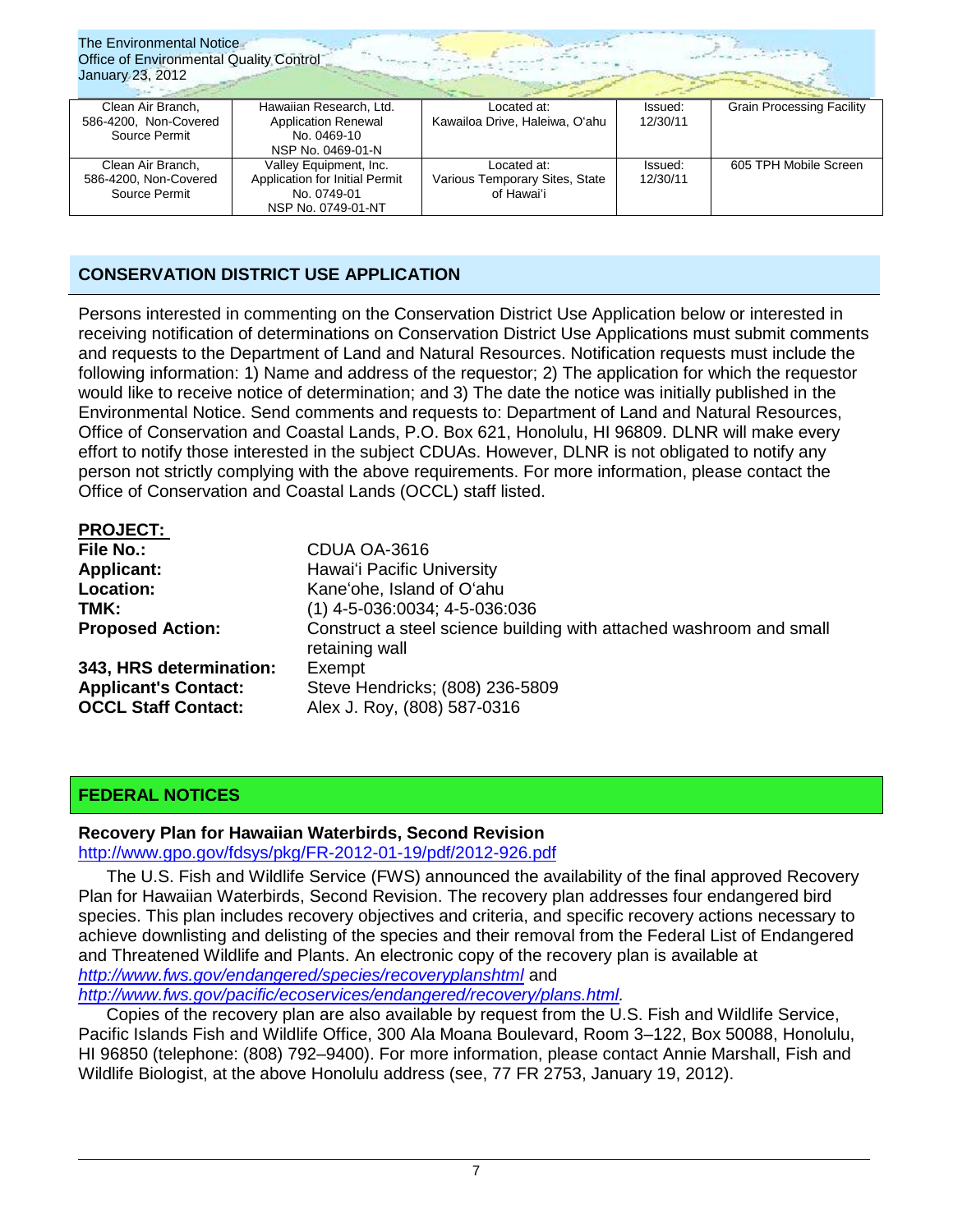

# **Security Zone; Passenger Vessel SAFARI EXPLORER Arrival/Departure, Kaunakakai Harbor, Moloka'i**

<http://www.gpo.gov/fdsys/pkg/FR-2012-01-13/pdf/2012-549.pdf>

The U.S. Coast Guard is establishing a temporary security zone for Kaunakakai Harbor, Moloka'i including the entrance channel and offshore area adjacent to the channel's entrance. The establishment of this security zone is necessary to enable the Coast Guard and its law enforcement partners to protect people, vessels, and facilities in and around Kaunakakai Harbor during potential non-compliant protests involving the passenger vessel SAFARI EXPLORER to its intended berth in the harbor.

Entry into the temporary security zone is prohibited unless authorized by the Coast Guard Captain of the Port, Honolulu, or her designated representatives. This rule is effective from 11 p.m. HST on January 19, 2012, through 9 a.m. HST on May 15, 2012.

Comments and related material must be received by the Coast Guard on or before February 3, 2012. You may submit comments identified by docket number USCG–2011–1159 using any one of the following methods:

- (1) *Federal eRulemaking Portal: [http://www.regulations.gov.](http://www.regulations.gov/)*
- (2) *Fax:* (202) 493–2251.
- (3) *Mail:* Docket Management Facility (M–30), U.S. Department of Transportation, West Building Ground Floor, Room W12–140, 1200 New Jersey Avenue SE., Washington, DC 20590–0001.
- (4) *Hand delivery:* Same as mail address above, between 9 a.m. and 5 p.m., Monday through Friday, except Federal holidays. The telephone number is (202) 366–9329.

To avoid duplication, please use only one of these four methods. If you have questions on this temporary rule call or email Lieutenant Commander Scott O. Whaley, U.S. Coast Guard; telephone (808) 522–8264 (ext.352), email *[Scott.O.Whaley@uscg.mil.](mailto:Scott.O.Whaley@uscg.mil)* If you have questions on viewing or submitting material to the docket, call Renee V. Wright, Program Manager,

Docket Operations, telephone (202) 366–9826 (see, 77 FR 2019, January 13, 2012).

## **Special Purpose Permit Application and Draft Environmental Assessment for the Hawai'i-Based Shallow-Set Longline Fishery**

<http://www.gpo.gov/fdsys/pkg/FR-2012-01-10/pdf/2012-192.pdf>

The U. S. Fish and Wildlife Service (FWS) has received an application under the Migratory Bird Treaty Act of 1918, as amended (MBTA), from the Pacific Islands Regional Office of the National Marine Fisheries Service (NMFS), Department of Commerce, for a permit for the incidental take of migratory birds in the operation of the Hawaii-based shallow-set longline fishery that targets swordfish (*Xiphiasgladius*). If issued, the permit would be the first of its kind under our Special Purpose permitting regulations. We invite public comment on the draft environmental assessment (DEA), which evaluates alternatives associated with this permit application. To ensure consideration, please send your written comments by February 9, 2012.

You may download a copy of the DEA on the Internet at

*<http://www.fws.gov/pacific/migratorybirds/nepa.html>*. Alternatively, you may use one of the methods below to request a hard copy or a CD–ROM. Please specify the ''DEA for the NMFS MBTA Permit'' on all correspondence. You may submit comments or requests for copies or more information by one of the following methods.

- 1. *ELECTRONIC MAIL: pacific*\_*[birds@fws.gov](mailto:pacific_birds@fws.gov)*. Include ''DEA for the NMFS MBTA Permit'' in the subject line of the message.
- 2. *U. S. MAIL:* Please address written comments to Michael Green, Acting Chief, Division of Migratory Birds and Habitat Programs, Pacific Region, U.S. Fish and Wildlife Service, 911 NE 11<sup>th</sup> Ave., Portland, OR 97232.
- 3. *FACSIMILE:* Michael Green, Acting Chief, Division of Migratory Birds and Habitat Programs, (503) 231–2019; Attn.: DEA for the NMFS MBTA Permit.

For more information, please contact Michael Green, Acting Chief, Division of Migratory Birds and Habitat Programs, Pacific Region, U.S. Fish and Wildlife Service, (503) 231–2019 (phone); *[pacific\\_birds@fws.gov](mailto:pacific_birds@fws.gov)* (email, include ''DEA for the NMFS MBTA Permit'' in the subject line of the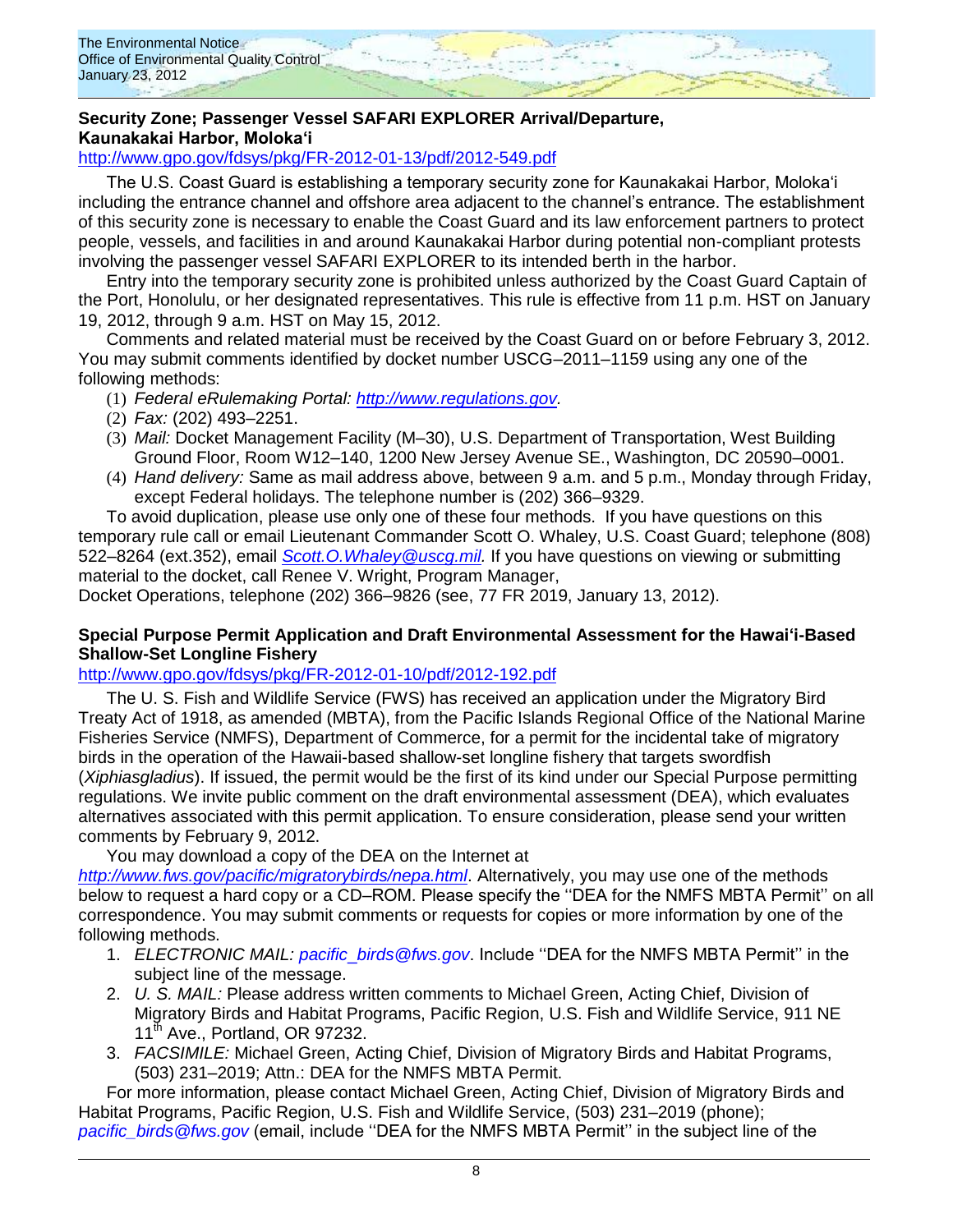The Environmental Notice Office of Environmental Quality Control January 23, 2012

message). If you use a telecommunications device for the deaf (TDD), please call the Federal Information Relay Service (FIRS) at (800) 877–8339 (see, 77 FR 1502, January 10, 2012).

### **Taking Marine Mammals Incidental to U.S. Navy Operations of Surveillance Towed Array Sensor System Low Frequency Active Sonar**

# <http://www.gpo.gov/fdsys/pkg/FR-2012-01-06/pdf/2011-33600.pdf>

The National Marine Fisheries Service (NMFS) has received a request from the U.S. Navy (Navy) for authorization to take marine mammals, by harassment, incidental to conducting operations of Surveillance Towed Array Sensor System (SURTASS) Low Frequency Active (LFA) sonar in areas of the world's oceans (with the exception of Arctic and Antarctic waters and certain geographic restrictions), from August 16, 2012, through August 15, 2017. Pursuant to the Marine Mammal Protection Act (MMPA), NMFS is proposing regulations to govern that take and requests information, suggestions, and comments on these proposed regulations.

Comments and information must be received no later than February 6, 2012. You may submit comments, identified by 0648–BB14, by any one of the following methods:

- *1. Electronic Submissions:* Submit all electronic public comments via the Federal eRulemaking Portal: *[http://www.regulations.gov,](http://www.regulations.gov/)* or
- 2. Hand delivery or mailing of paper, disk, or CD–ROM

All comments should be addressed to P. Michael Payne, Chief, Permits, Conservation and Education Division, Office of Protected Resources, National Marine Fisheries Service, 1315 East-West Highway, Silver Spring, MD 20910. All comments received are a part of the public record and will generally be posted to *[http://www.regulations.gov](http://www.regulations.gov/)* without change. All Personal Identifying Information (for example, name, address, etc.) voluntarily submitted by the commenter may be publicly accessible. Do not submit Confidential Business Information or otherwise sensitive or protected information. NMFS will accept anonymous comments (enter N/A in the required fields if you wish to remain anonymous). Attachments to electronic comments will be accepted in Microsoft Word, Excel, WordPerfect, or Adobe PDF file formats only. To help NMFS process and review comments more efficiently, please use only one method to submit comments. For more information contact Jeannine Cody, Office of Protected Resources, NMFS, (301) 427–8401 (see, 77 FR 842, January 06, 2012).